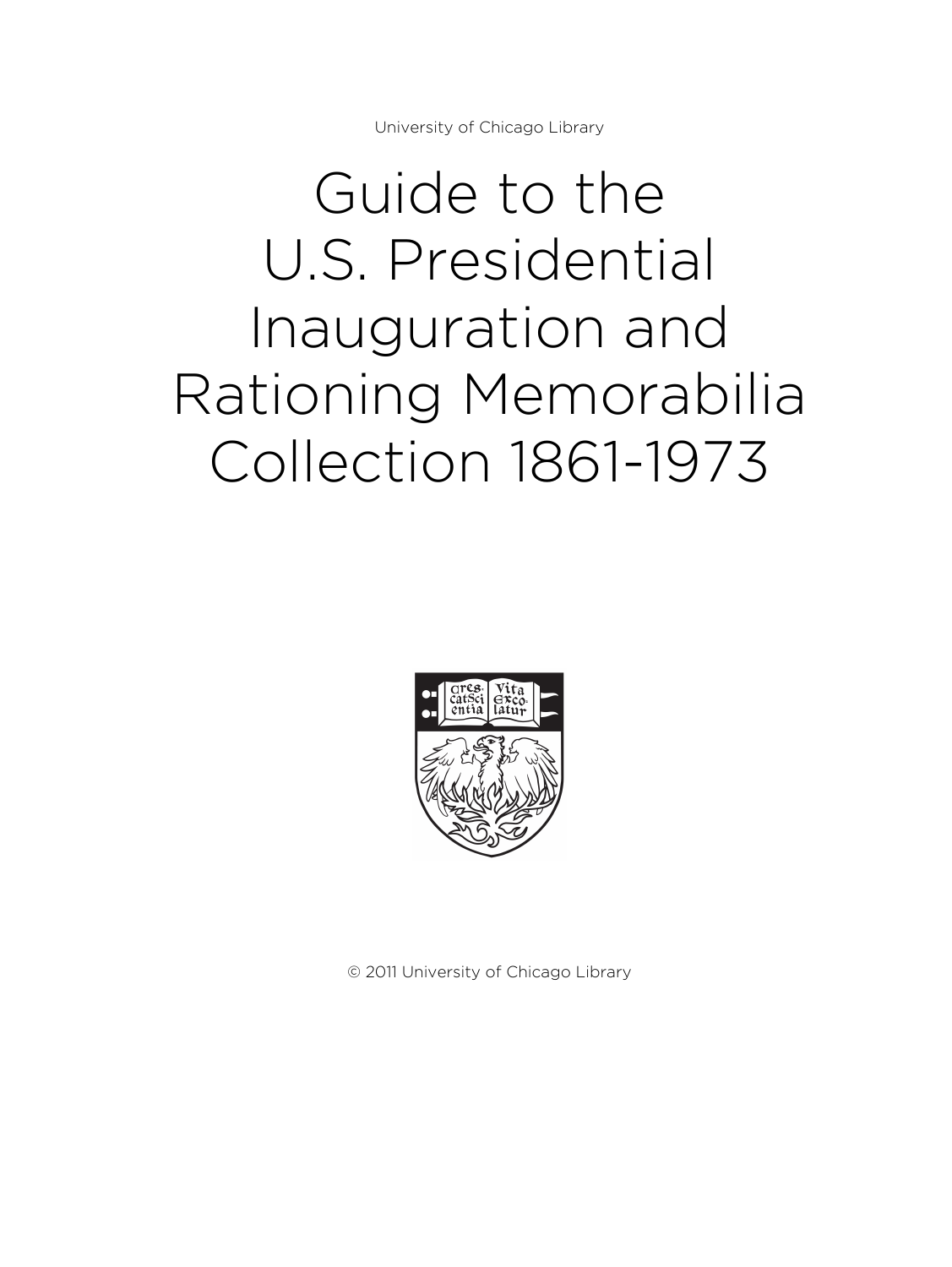## **Table of Contents**

| 3              |
|----------------|
| $\overline{3}$ |
| 3              |
| $\mathfrak{Z}$ |
| 3              |
| 3              |
| $\overline{4}$ |
| 4              |
| 4              |
| 5              |
|                |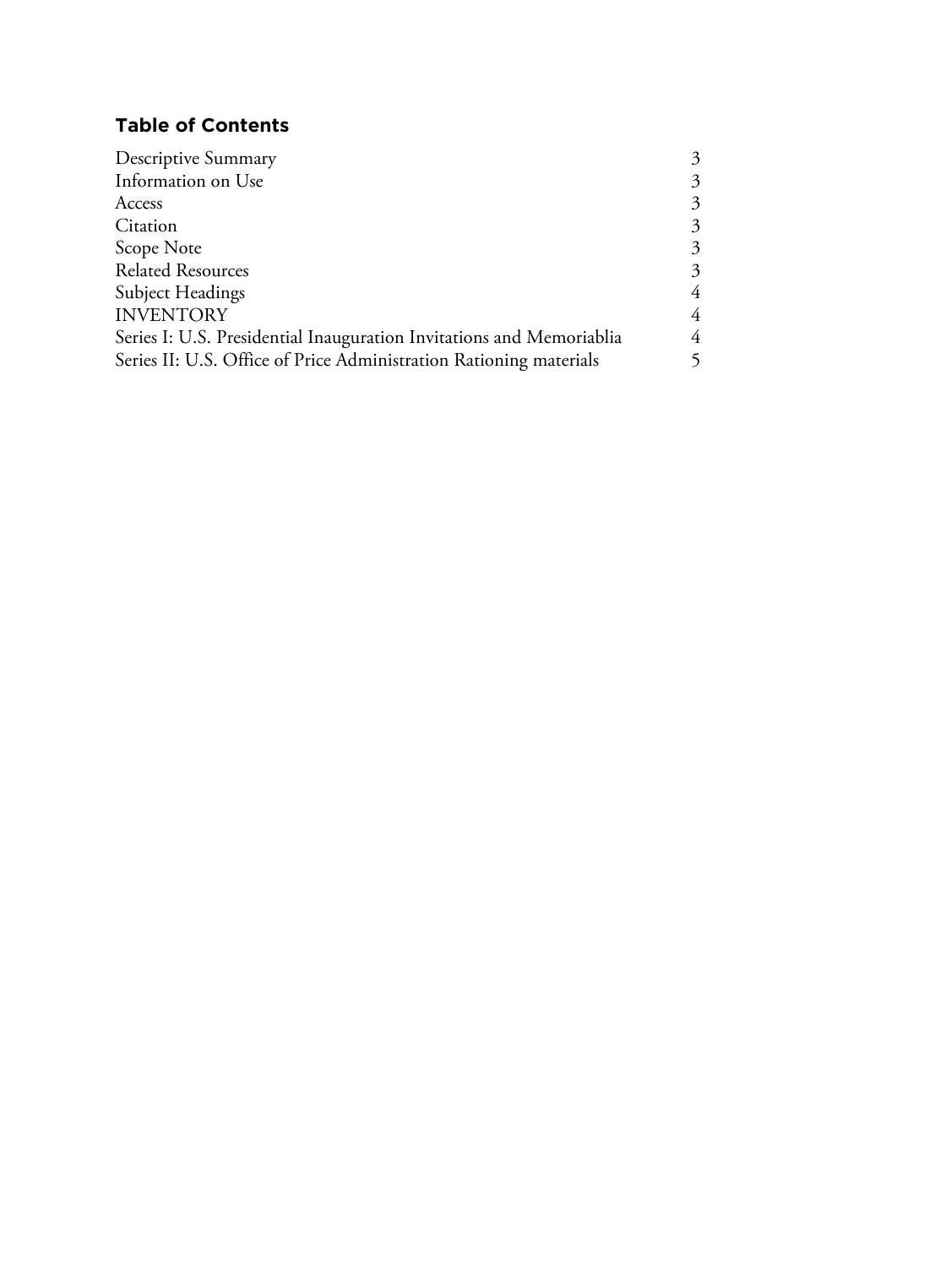#### **Descriptive Summary**

| <b>Identifier</b> | <b>ICU.SPCL.USINAUG</b>                                                                                                                                                                                                                                               |
|-------------------|-----------------------------------------------------------------------------------------------------------------------------------------------------------------------------------------------------------------------------------------------------------------------|
| <b>Title</b>      | U.S. Presidential Inauguration and Rationing Memorabilia.                                                                                                                                                                                                             |
| Date              | 1861-1973                                                                                                                                                                                                                                                             |
| <b>Size</b>       | 0.75 linear feet (2 boxes)                                                                                                                                                                                                                                            |
| <b>Repository</b> | Special Collections Research Center<br>University of Chicago Library<br>1100 East 57th Street<br>Chicago, Illinois 60637 U.S.A.                                                                                                                                       |
| <b>Abstract</b>   | Invitations and other memorabilia related U.S. Presidential Inauguration<br>dinners and balls, as well as several other events related to the presidency.<br>Collection also contains materials related to rationing from the U.S. Office of<br>Price administration. |

#### **Information on Use**

## **Access**

This collection is open for research.

## **Citation**

When quoting material from this collection, the preferred citation is: U.S. Presidential Inauguration and Rationing Memorabilia. Collection, [Box #, Folder #], Special Collections Research Center, University of Chicago Library

## **Scope Note**

The collection includes invitations to inaugural events as well as other events related to the presidency dating from 1861 until 1973. It also includes various memorabilia items related to these events including tickets, dance cards, place cards, menus and programs. Not just an assortment of invitations, one also finds within the collection a personal inscription that might be of interest to researchers. The collection also contains rationing materials (1918, 1940s) from the U.S. Office of Price administration such as books, pamphlets, coupons as related to various different materials rationed.

## **Related Resources**

The following related resources are located in the Department of Special Collections:

http://www.lib.uchicago.edu/e/spcl/select.html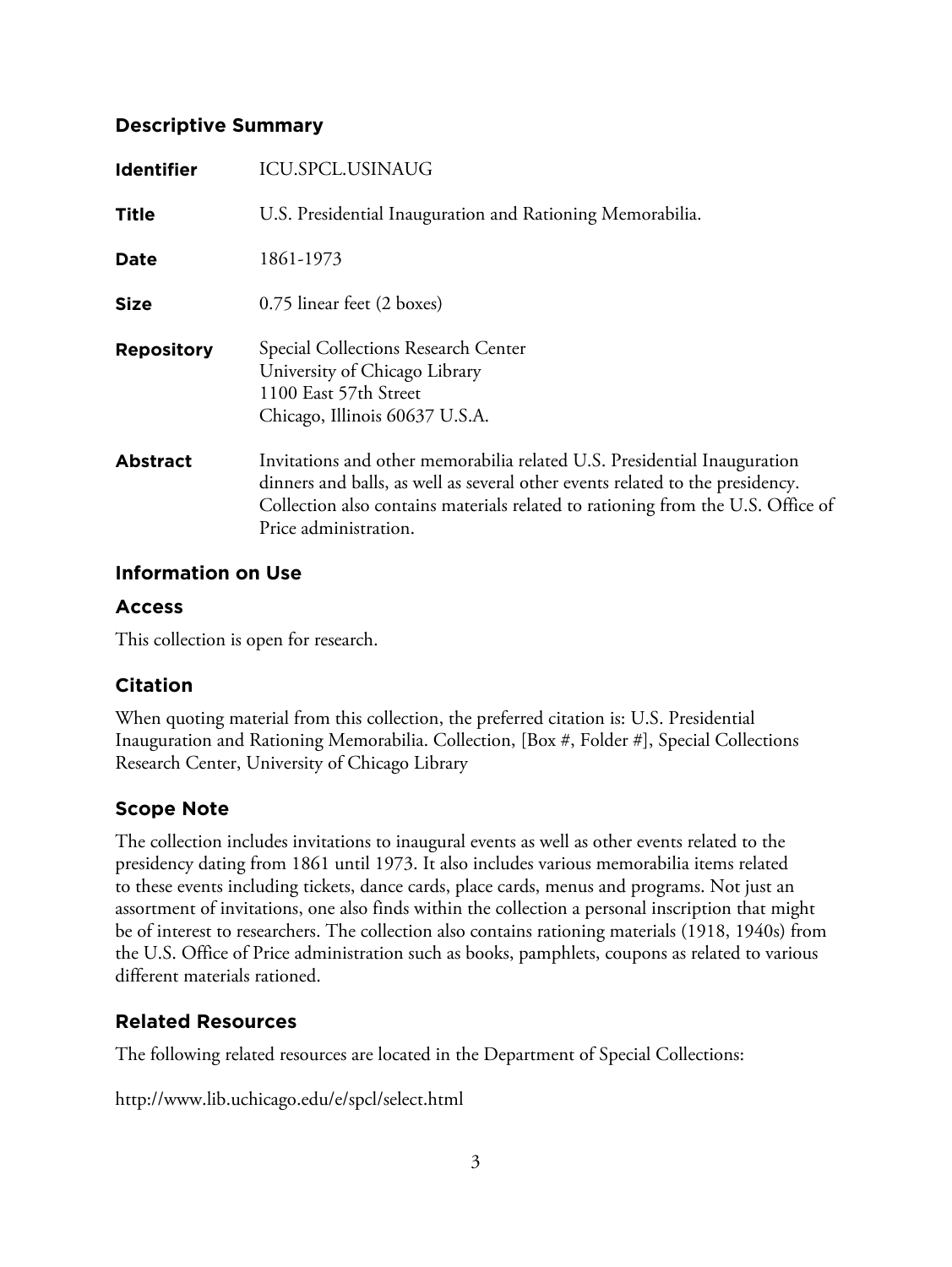#### **Subject Headings**

- Presidents -- United States —- Inauguration
- Rationing —- United States
- •

## **INVENTORY**

#### **Series I: U.S. Presidential Inauguration Invitations and Memoriablia**

**Box 1 Folder 1** Abraham Lincoln, 1861 **Box 1 Folder 2** Abraham Lincoln, 1865 **Box 1 Folder 3** Ulysses S. Grant, 1869 **Box 1 Folder 4** Ulysses S. Grant, 1873 **Box 1 Folder 5** Rutherford B. Hayes, 1877 **Box 1 Folder 6** Commemoration of the Inauguration of George Washington, 1889 **Box 1 Folder 7** Theodore Roosevelt, 1901 **Box 1 Folder 8** Theodore Roosevelt, 1905 **Box 1 Folder 9** William Howard Taft, 1909 **Box 1 Folder 10** Woodrow Wilson, 1913 **Box 1 Folder 11** Woodrow Wilson, 1917 **Box 1 Folder 12** Warren G. Harding, 1921 **Box 1 Folder 13**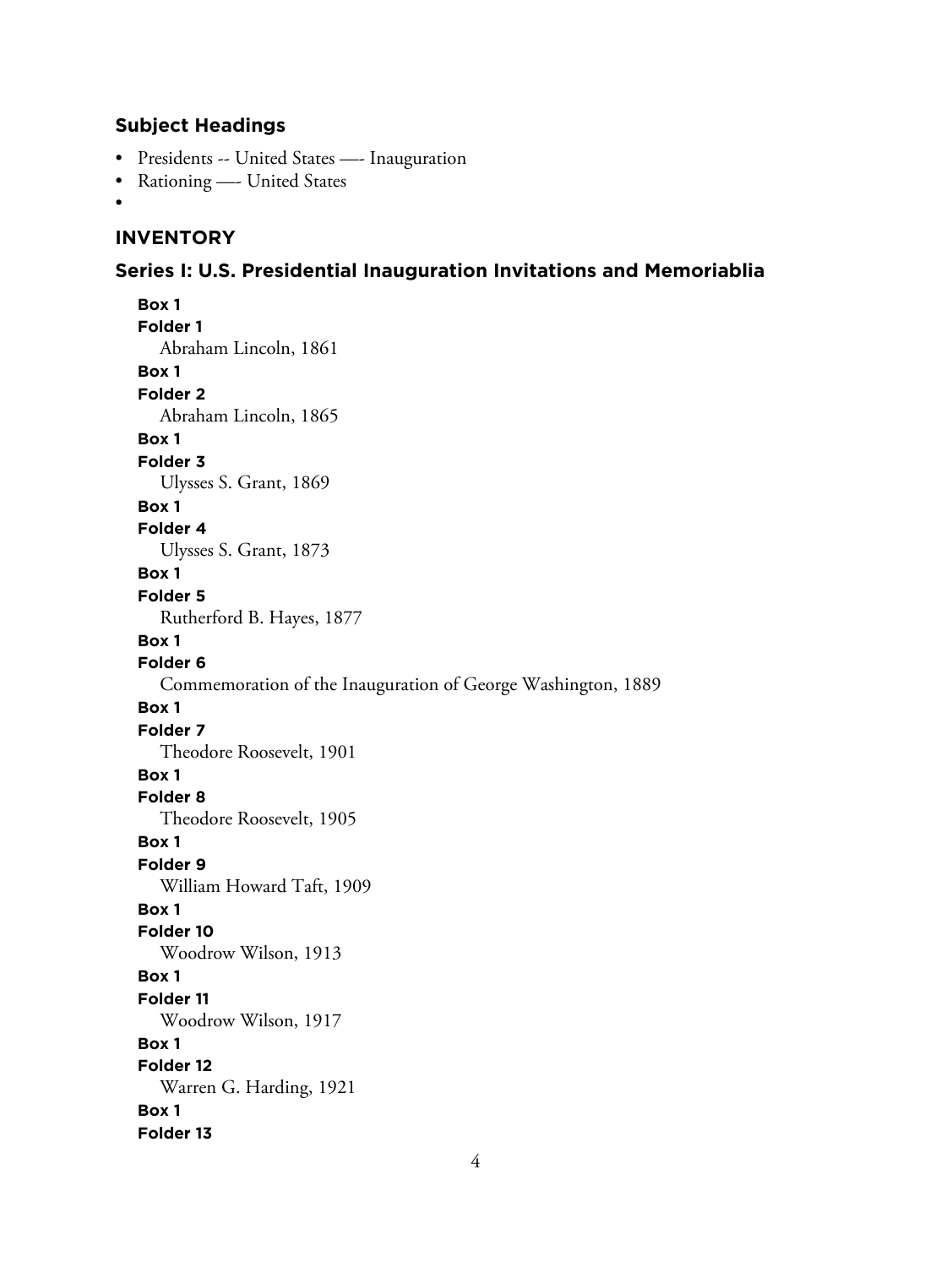Herbert Hoover, 1929 **Box 1 Folder 14** Franklin D. Roosevelt, 1933 **Box 1 Folder 15** Franklin D. Roosevelt, 1937 **Box 1 Folder 16** Franklin D. Roosevelt, 1941 **Box 1 Folder 17** Harry S. Truman, 1946 **Box 1 Folder 18** Harry S. Truman, 1949 **Box 1 Folder 19** Dwight D. Eisenhower, 1953 **Box 1 Folder 20** Dwight D. Eisenhower-1954 **Box 1 Folder 21** Republican Members of Congress dinner, 1961 **Box 1 Folder 22** Lyndon B. Johnson, 1965 **Box 1 Folder 23** Richard Nixon, 1973

#### **Series II: U.S. Office of Price Administration Rationing materials**

**Box 2 Folder 1** General Rationing Materials, 1918-1946 **Box 2 Folder 2** Rationing, Clothing, 1946 **Box 2 Folder 3** Rationing, Manufactured goods, post 1942 **Box 2 Folder 4** Rationing, Gasoline, 1940s **Box 2**